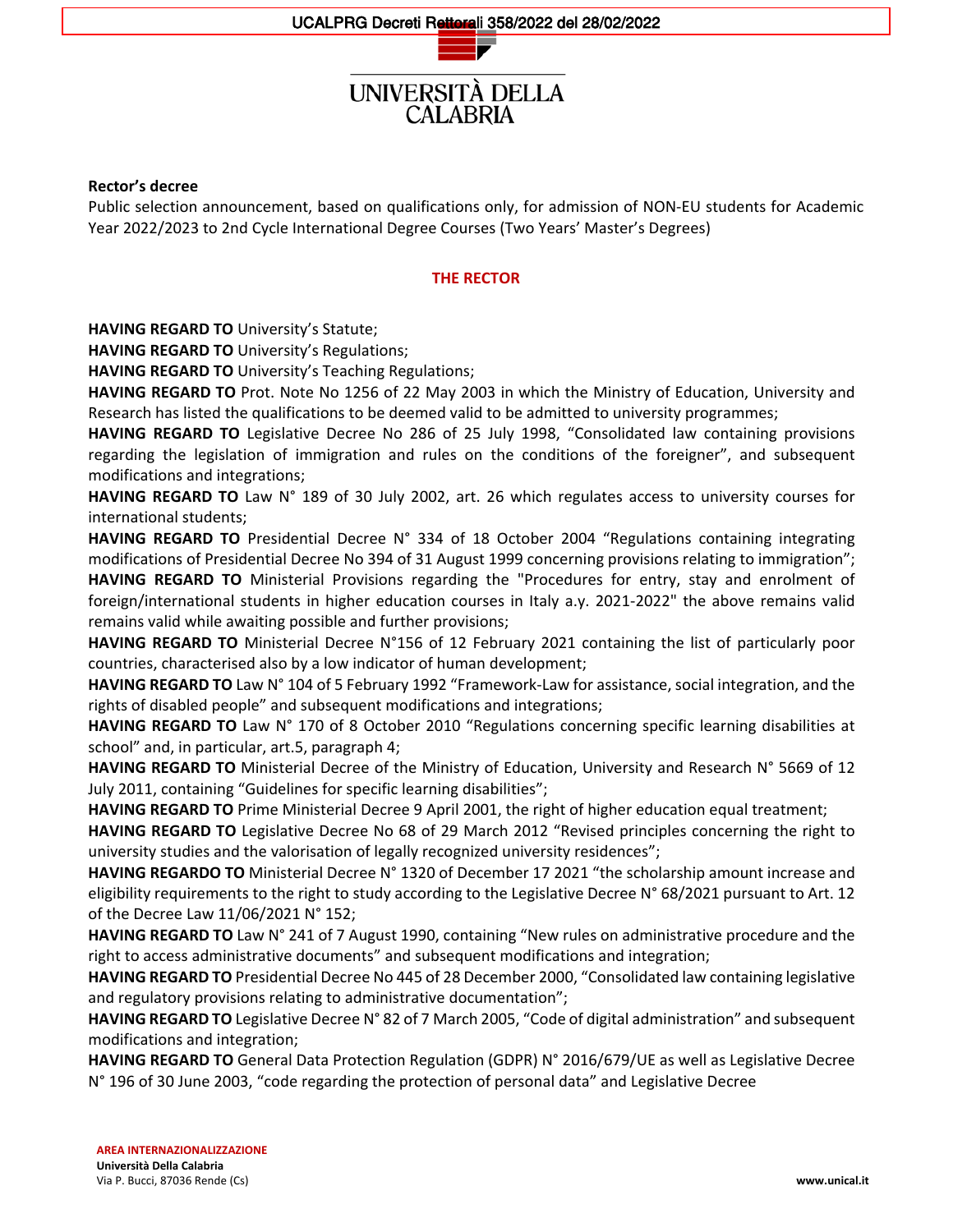

N°101 of 10 august 2018, containing "Regulations to adapt national rules to the regulations of GDPR (UE) 2016/679";

**HAVING REGARD TO** Ministerial Decree N°289 of 25 March 2021, concerning "General Guidelines for university planning 2021-2023";

**HAVING REGARD TO** Regional Council Resolution n. 109 of 29.03.2018 concerning "Action and Cohesion Plan (PAC) 2014/2020 Specific objective 10.5 - Regional Strategic Project "Calabria Higher training"- Interventions planning for the benefit of Calabrian universities;

**VERIFIED** that the issuance of the aforementioned Call is partially financially covered under the PAC Calabria 2014-2020 Funds Axis 12, Action 10.5.12; UNICALADMISSION project (Republic Convention N° 4529 of 06 May 2019);

**HAVING REGARD TO** communications from Departmental Councils, indicating the slots dedicated to non-EU students to 2nd Cycle Degree Courses (Two Years' Master's Degrees);

**CONSIDERING** the "Joint Action for the promotion of Italian Higher Education Abroad", adopted at the beginning of 2017 by the Ministry of Foreign Affairs and International Cooperation (MAECI) in conjunction with the Ministry of Education, University and Research (MIUR);

**CONSIDERING** that the Head of the Internationalization Division, Dr. Gianpiero Barbuto, guarantees the technical administrative regularity by approving this provision;

**HAVING REGARD TO** resolutions from the Academic Senate of 15 February 2022 and that of the Board of Directors of February 24, 2022, concerning the international students' early admission calls;

# **DECREES**

# **Art. 1 – Announcement**

The University of Calabria announces a public selection for **NON-EU student's admission** to 2nd Cycle International Degree Courses (Two Years' Master's Degrees) for Academic Year 2022/2023. The slots available for each Degree Course are listed in annex B.

The University of Calabria awards also **120 scholarships** that include the enrolment pack, board, lodging, and an allowance

The University of Calabria offers a worldwide advantageous enrolment pack to those students not eligible for a scholarship, as mentioned in annex A.

# **Art. 2 - Admission requirements**

All NON-EU students holding a qualification obtained at a University abroad, valid to access International Master's Degree Courses in Italy, can participate. Students who will get their qualification during the a.y. 2021/2022 can provisionally participate in the competition. Failure to obtain their qualifications will result in the applicants losing their right to enrol.

NON-EU students must apply for pre-registration according to the [calendar](http://www.studiare-in-italia.it/studentistranieri/moduli/2018/CalendrioUni.pdf) for admission procedures at Universities for a.y. 2022/2023, published on the website [http://www.universitaly.it](http://www.universitaly.it/). The pre-registration application is provisionally accepted by the Italian diplomatic missions if the student is attending the last year of University and is about to do the final graduation exam.

For more information on the pre-registration procedure at the Italian diplomatic missions, please see:

- <http://www.studiare-in-italia.it/studentistranieri/>
- <http://vistoperitalia.esteri.it/home/en#BMQuestionario>

# **Art.3 - Declaration of Value**

**AREA INTERNAZIONALIZZAZIONE Università Della Calabria** Via P. Bucci, 87036 Rende (Cs) **www.unical.it**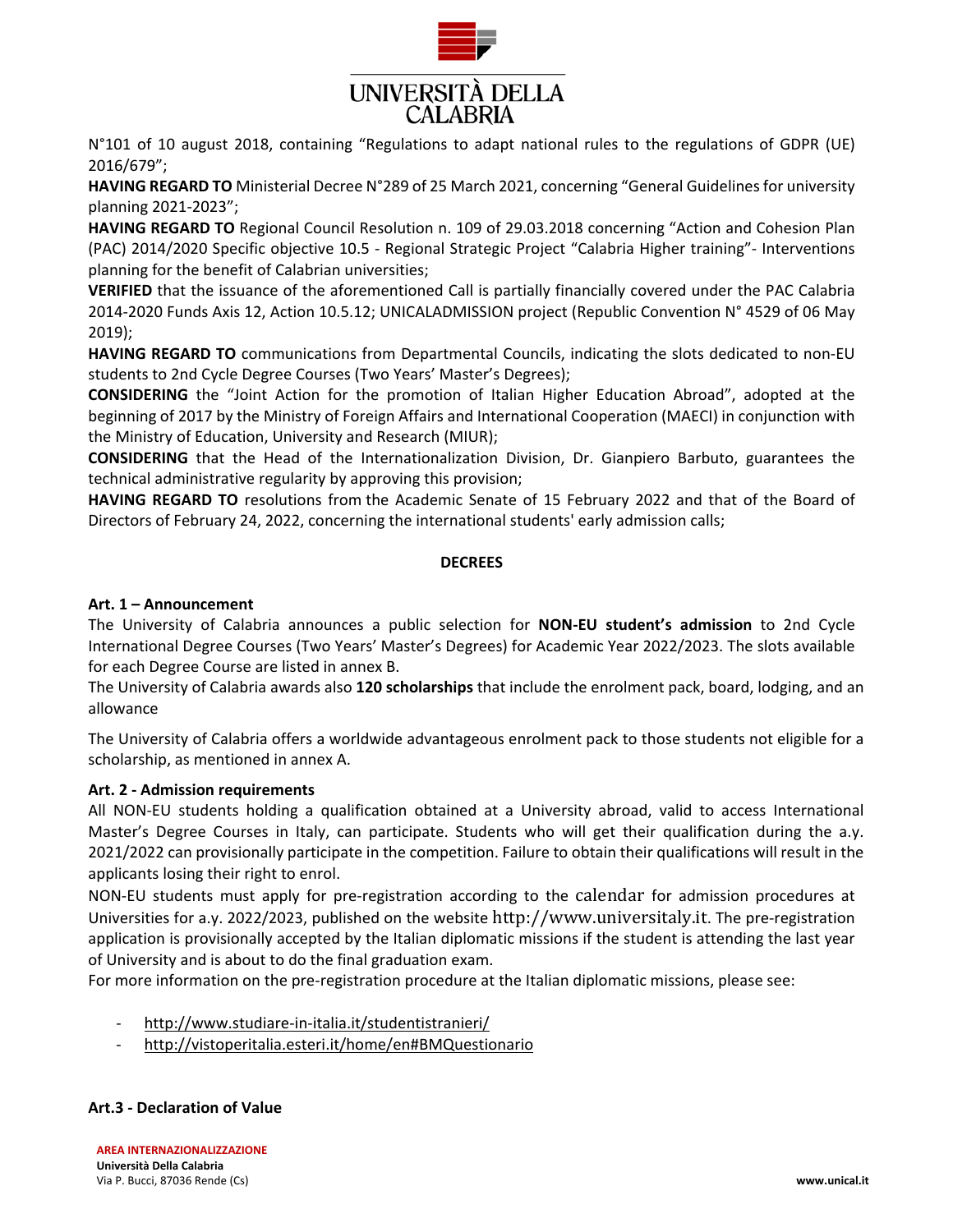

After enrolment, applicants will have to submit to the International Relations Office, Welcome Office service, Via Savinio – Residential Centre area, within the first exam session of a.y. 2022/2023, their qualification with its official translation into Italian, authenticated by the Italian Diplomatic Mission in charge of their territory or endorsed with Apostille. Moreover, they have to present the Declaration of Value, issued by the Italian diplomatic mission in charge of their territory or, **as an alternative**, the certification issued by ENIC-NARIC centres (www.enic-naric.net) in Italian or in English, such as the Statement of Comparability of foreign qualifications issued by CIMEA within 02/28/2023. Failure to submit the abovementioned documents by the deadline will result in career operations and the possibility of taking exams being stopped.

Career operations will be available again after submitting the abovementioned documents.

### **Art. 4 - How to apply**

In order to participate in this selection, aimed at getting early admission to one of the two years' International Master's Degrees, under penalty of exclusion from the selection process, must correctly fill in all the parts of the on-line application form on the website<http://www.unicaladmission.it/> and upload the documents required. Applications must be submitted within 23:59 (Italian time) of 14 April 2022.

### **Art. 5 - Admission**

The slots for two years' International Master's Degrees will be assigned according to merit rankings established for each Degree Course, consistently with the criteria provided by each department and based on the slots reserved to international students.

If two applicants obtain the same score, the younger will prevail.

Applicants holding an appropriate position in the merit ranking, according to the number of slots available in each Degree Course, will be declared winners.

The winners appearing in the merit rankings published on the website <http://www.unicaladmission.it/> will receive on their personal email address provided in the application form the enrolment process and terms.

#### **Art.6 - Enrolment**

The enrolment process is finalized through https://unical.esse3.cineca.it clicking on menu -> registrar's office -> admission test, paying a 16.50 euro registration fee, which must be done within the enrolment deadline that will be available once the merit rankings list are published. Payments made with methods other than those indicated do not constitute proof of completed registration, nor do they give the right to refund.

Enrolment carried out before obtaining the admission qualification is to be considered 'under condition'; To take advantage of educational services and diritto allo studio benefits, it is mandatory to provide the data relating to graduation by 11/30/2022. Failure to obtain the admission qualification within the aforesaid deadline will result in the applicant's enrolment withdrawal and losing any benefits acquired.

Early enrolment procedure in the chosen Master's Degree course must be done within 06/30/2022. Failure to enrol within the previously mentioned terms and conditions will lead to the applicants losing their right to enrol in the chosen Degree Course.

# **Art. 7 - Early admission from waiting list**

Any slots remaining vacant after the acceptance procedure mentioned in art.6 will be assigned from the waiting list on the relevant ranking.

Applicants will be declared 'winners from waiting list' if they appear in an appropriate position in the ranking according to the slots left for each Degree Course.

Winners from waiting list appearing on the merit rankings published on the website <http://www.unicaladmission.it/,> must follow the acceptance and enrolment procedure established in art. 6.

#### **Art. 8 - Scholarships and Services**

The University of Calabria awards n°120 scholarships.

- **20 scholarships** will be assigned to the **first 2 winners** in the merit rankings of the following Master's Degree Courses:
	- Health Biotechnology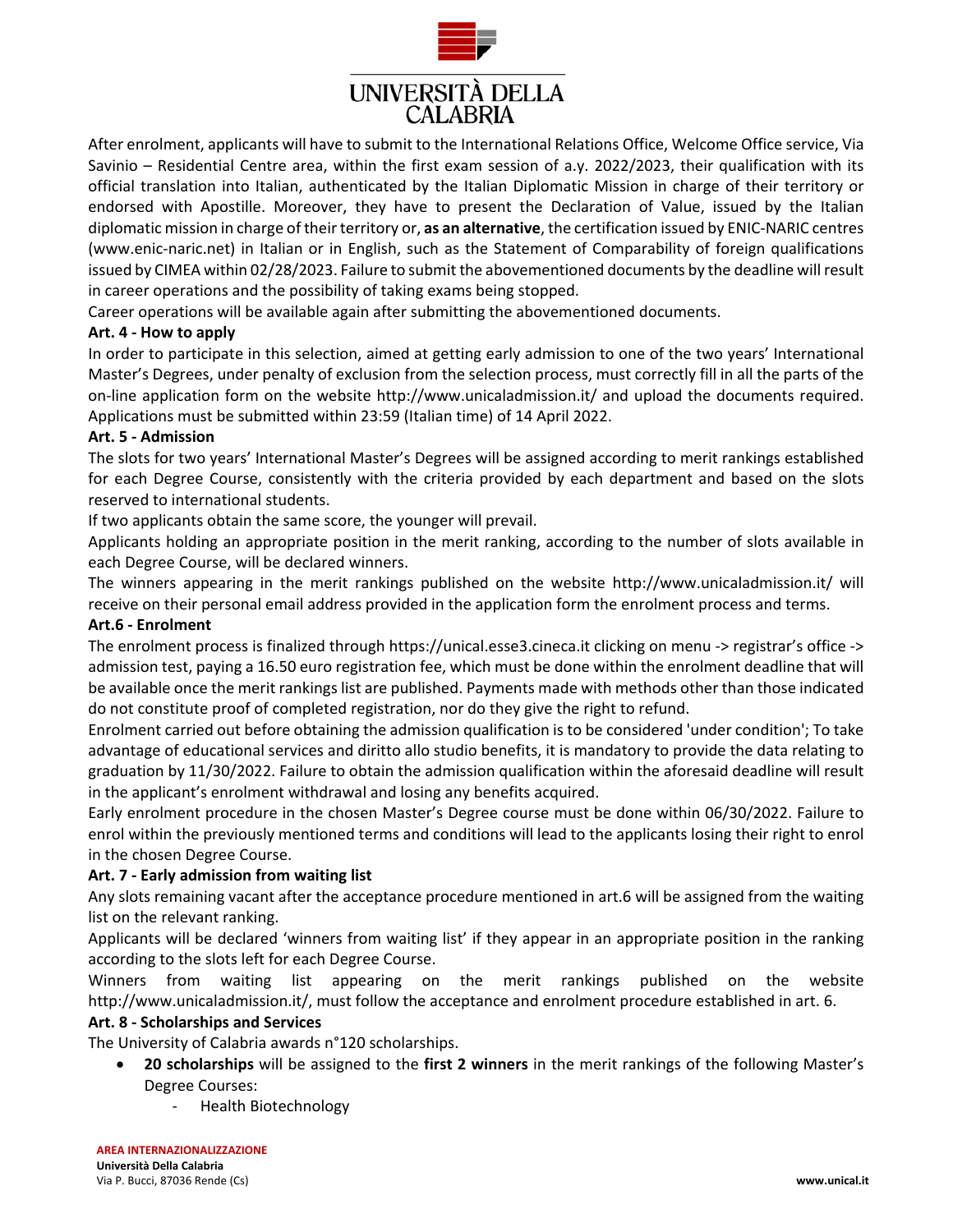

- Chemistry
- Mathematics
- Physics
- Telecommunication Engineering: Smart Sensing, Computing and Networking
- Artificial Intelligence and Computer Science
- Finance and Insurance
- Nutritional Science
- Environmental and Territorial Safety Engineering on Sustainable Management of Natural Resources (curriculum)
- Robotics and Automation Engineering (curriculum).

Winning applicants will receive the scholarship as follows:

# **The scholarship includes tuitions fees, winners will also benefit from free services, such as board and lodging, and a € 2,500.00 allowance.**

The scholarship will be renewed for the second year only if the winning candidates obtain at least 30 credits (CFU) within October 2023. For the third year, the scholarship will be renewed only to benefit from free board and lodgings services for the first semester and only free lodging service for the second semester, only if winning candidates obtain at least 75 credits (CFU) within October 2024.

- **100 scholarships** will be assigned to the following **first 10 winners** in the merit rankings of the following Master's Degree Courses:
	- Health Biotechnology
	- Chemistry
	- **Mathematics**
	- Physics
	- Telecommunication Engineering: Smart Sensing, Computing and Networking
	- Artificial Intelligence and Computer Science
	- Finance and Insurance
	- Nutritional Science
	- Environmental and Territorial Safety Engineering on Sustainable Management of Natural Resources
	- Robotics and Automation Engineering

# The scholarship is awarded to winning applicants who meet specific income requirements, **with a Family Income lower than:**

€ 23,000.00 if the student is independent from the original family unit;

€ 36,000.00 if the student belongs to a family unit formed by two members;

€ 46,900.00 if the student belongs to a family unit formed by three or more members;

The scholarship includes tuitions fees, free services, such as board and lodging, and a € 2,500.00 allowance.

In order to effectively receive such benefits, interested students need to obtain a certain number of CFU (Academic Credits) by the following deadlines:

by 10 August 2023, if the students have obtained at least 20 CFU, they will receive the full scholarship as described above;

by 30 November 2023, if the students have obtained at least 20 CFU, they will receive 50% of the full scholarship (an amount of about € 850.00) and will regularly benefit from the services of accommodation and canteen.

The students that will not obtain at least 20 CFU by 30 November 2023, will not receive the allowance and will have to pay for the services of accommodation and canteen they had benefited from.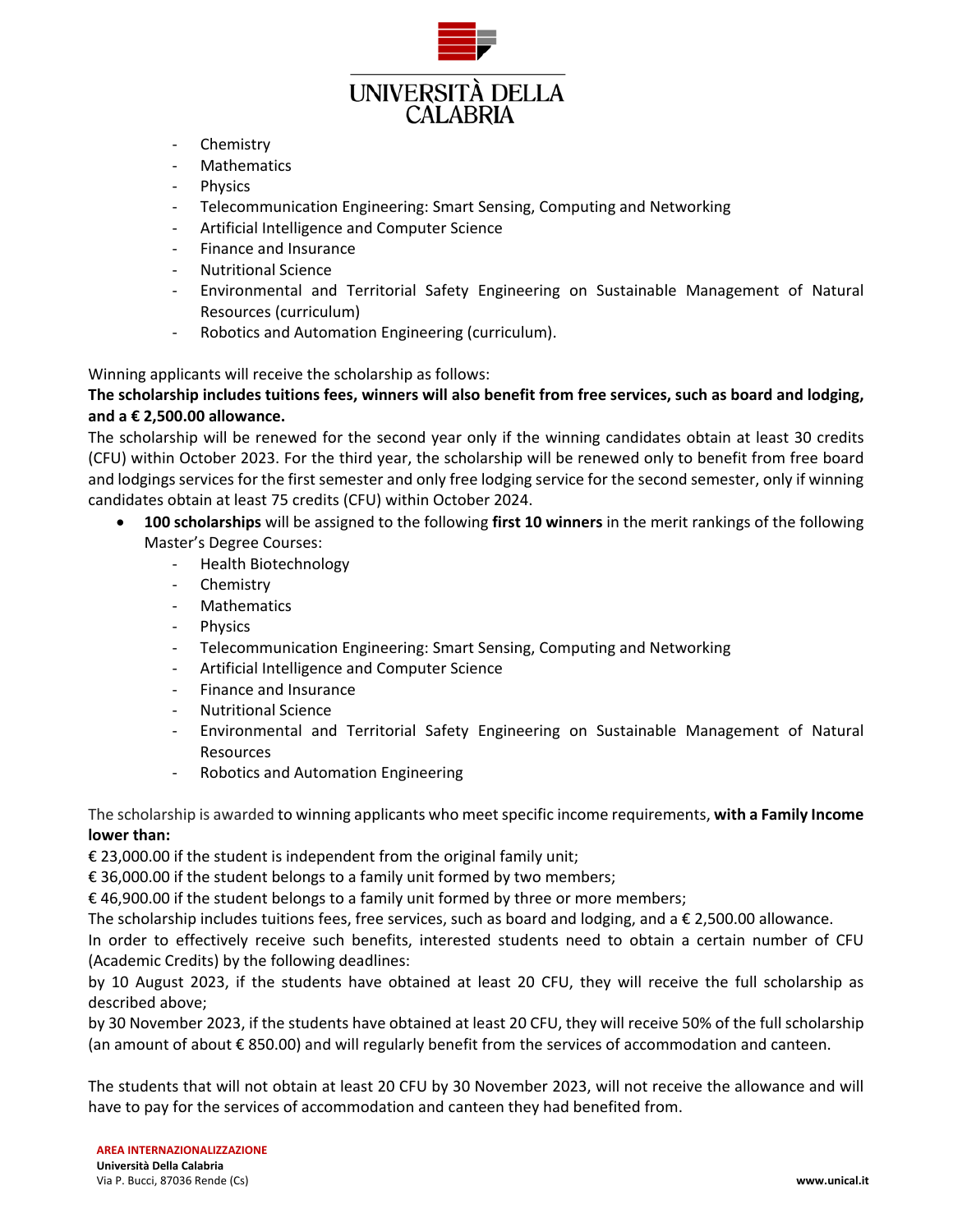

In order to obtain the scholarship for the second year (a.y. 2023/24) students will have to obtain at least 30 CFU by 10 August 2023.

The abovementioned winners will receive, in the acceptation letter that the University of Calabria will send them through Universitaly portal, operative instructions, the procedure and the deadlines to benefit from the previously mentioned scholarship.

All the students who will not win the abovementioned scholarships, who will enrol at the University of Calabria, can participate in the selection for the awarding of scholarships (allowance, accommodation and canteen), taking into account the available resources, according to the provisions of "Bando di concorso per l'assegnazione dei benefici e dei servizi del diritto allo studio A.A. 2022/2023", available on the website www.unical.it/cr. starting from the month of June 2022.

An Italian language and culture online course will be held before all students eligible for enrolment arrive at the University. These students will receive detailed information regarding the start of the course after the merit rankings' publication.

# **Art. 9 - Tuition fees**

The scholarship winners, according to art.8, are exempt from paying tuition fees.

Applicants who are not winners of the scholarships will have to pay tuition fees according to annex A.

# **Art. 10 - Person in charge of the procedure**

The person in charge of the procedure for this call is Dr. Gianpiero Barbuto.

For the specific part concerning the 100 scholarships, according to art. 8 of this announcement, the person in charge of the procedure is Dr. Massimo Colafati.

### **Art. 11 - Verification**

The declarations are verified by the University's administrative personnel. In case of verified untrue declaration, art.71 of Presidential Decree n° 445 of 2000 shall apply.

# **Art. 12 - Privacy Policy**

The Data Controller is Università della Calabria

The Data Protection Managers are Dr. Gianfranca Russo (email: servizididattici@unical.it) and Dr. Gianpiero Barbuto (email: welcomeoffice@unical.it).

The Data Protection Officer is Atty. Sergio Niger (email: rpd@unical.it).

The data will be processed for institutional purposes and in compliance with Regulation (EU) 2016/679, as well as with legislative Decree No 196/2003. For further information, please see Appendix A.

> THE RECTOR Nicola LEONE

*Digitally signed document pursuant to the Digital Administration Code and related regulations.*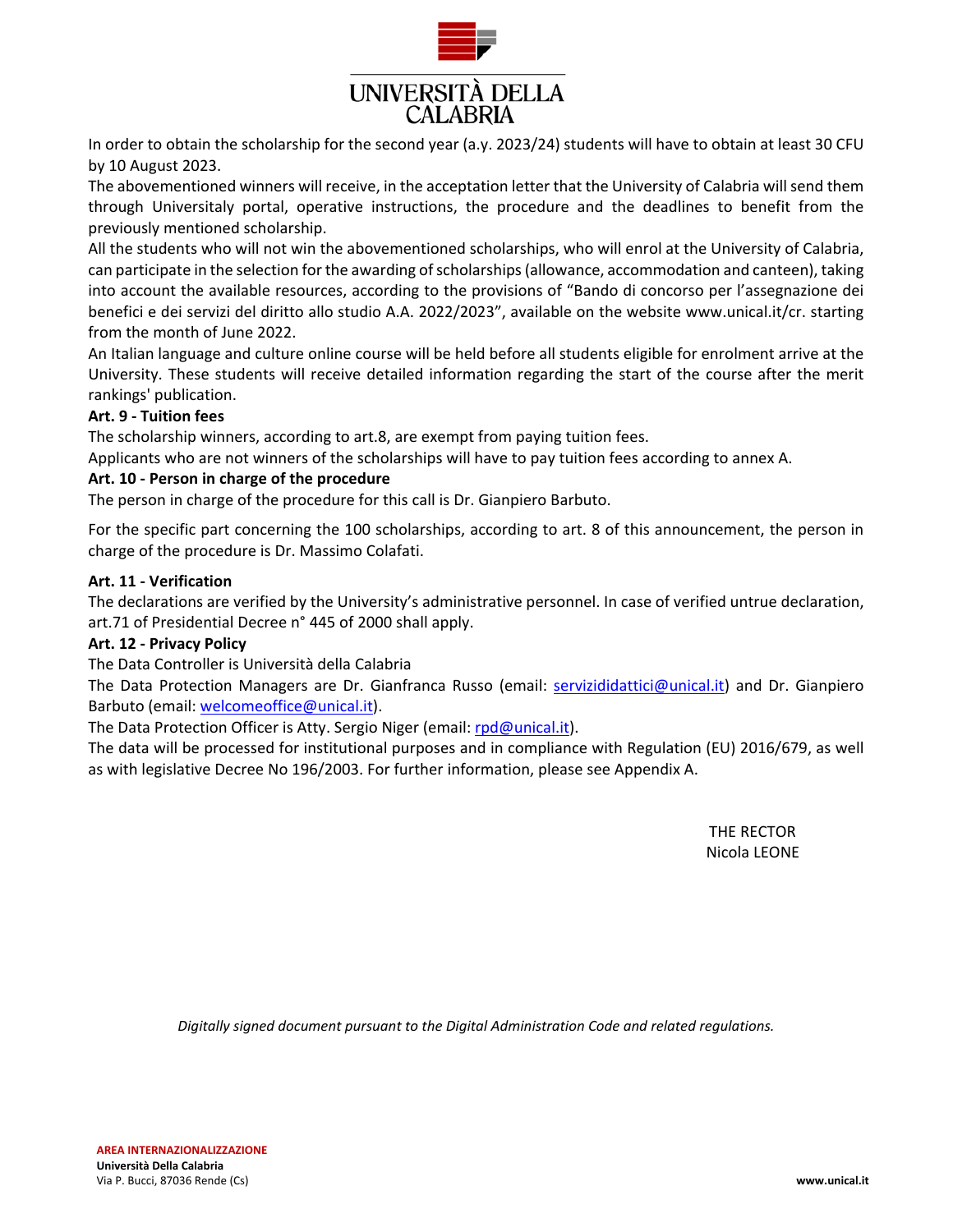

# **ANNEX A – The contribution due from an international student**

- The amount foreseen in the agreement;
- In the absence of explicit indications of the agreement based on the ISEE-U *parificato* certification;
- In the case the ISEE-U *parificato* is not available, the tuition fee payment is of 1,000.00 euros, to be paid later in instalments of which 16.50 euros at the time of enrolment;
- Pay only 16.50 euros students who benefit from the scholarship of the Italian Government, within programmes of cooperation and development and in the framework of cultural and scientific intergovernmental agreements and relevant periodic executive programmes. After the first academic year, the exemption is subject to the renewal of the scholarship by the Ministry of Foreign Affairs;
- Pay only 16.50 euros students coming from one of the particularly poor Countries, whose list is established yearly via decree by MIUR (Ministry of Education, University and Research) which adopts the provisions under art.13, paragraph 5, of D.P.C.M. (Decree of President of the Council of Ministers) 09/04/2001, and subsequent modifications. According to this decree, for these students, "the assessment of the economic condition is based on a certification of the Italian representation in the Country of origin which certifies that the student does not belong to a family notoriously of high income and of high social status." The abovementioned exemption can be extended to the legal duration of the Degree Course, with a possible extension of one year;
- Students who benefit from the scholarship "*Bando di concorso per l'assegnazione dei benefici e dei servizi del diritto allo studio A.A. 2022/2023*", according to art. 8 are exempt from paying the contribution due.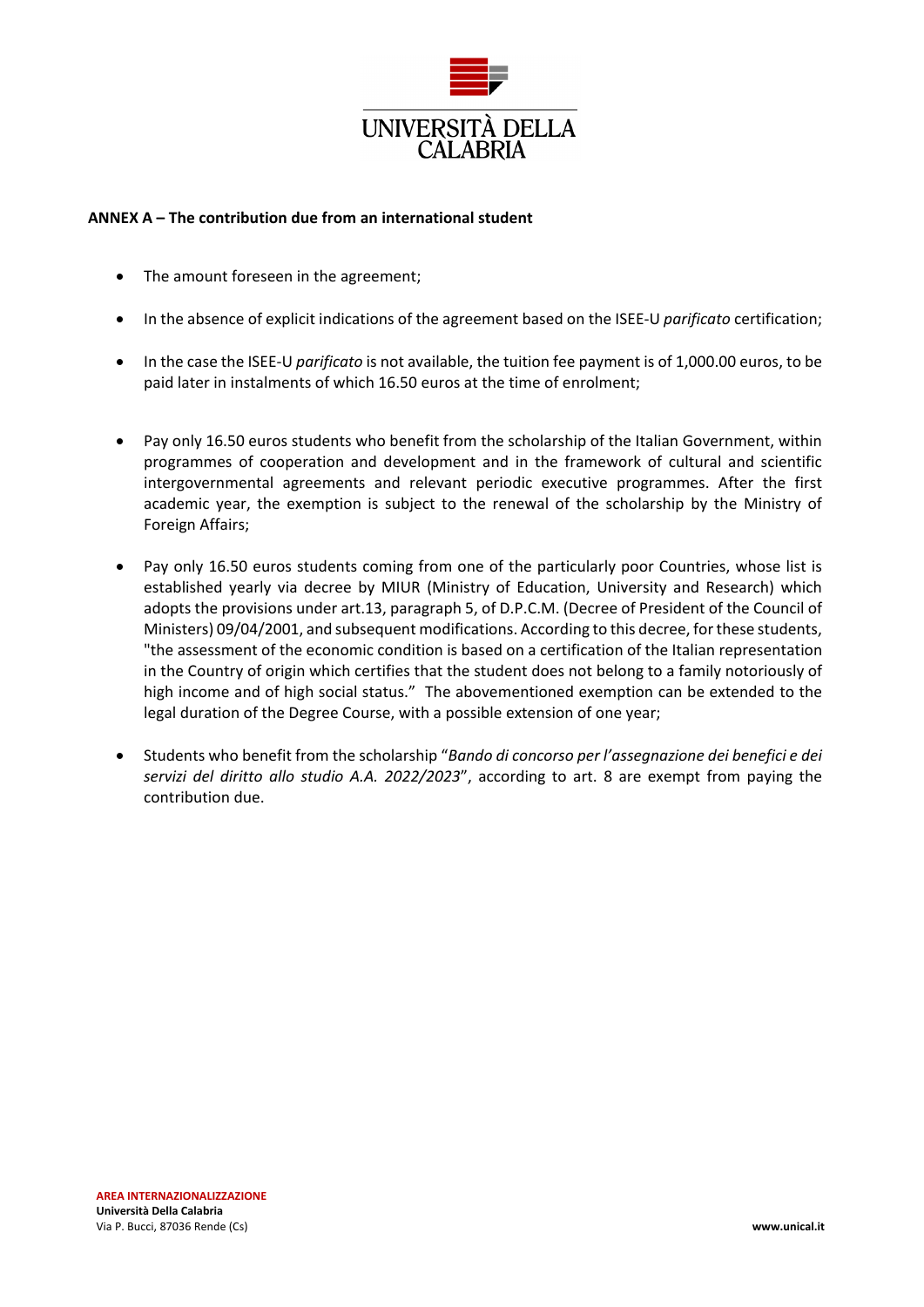

#### **ANNEX B**

| N° Slots available for two years' International Master's Degree Courses              |    |
|--------------------------------------------------------------------------------------|----|
| DEPARTMENT OF BIOLOGY, ECOLOGY AND EARTH SCIENCES                                    |    |
| <b>Health Biotechnology</b>                                                          | 20 |
| DEPARTMENT OF PHARMACY, HEALTH AND NUTRITIONAL SCIENCES                              |    |
| <b>Nutritional Sciences (B)</b>                                                      | 20 |
| DEPARTMENT OF ENVIRONMENTAL ENGINEERING                                              |    |
| <b>Environmental and Territorial Safety Engineering on Sustainable Management of</b> |    |
| <b>Natural Resources (A)</b>                                                         | 30 |
| DEPARTMENT OF COMPUTER, MODELING, ELECTRONICS AND SYSTEM                             |    |
| <b>ENGINEERING</b>                                                                   |    |
| <b>Telecommunication Engineering: Smart Sensing, Computing and Networking</b>        | 20 |
| <b>Robotics and Automation Engineering</b>                                           | 20 |
| DEPARTMENT OF PHYSICS                                                                |    |
| <b>Physics</b>                                                                       | 20 |
| DEPARTMENT OF MATHEMATICS AND COMPUTER SCIENCE                                       |    |
| <b>Mathematics</b>                                                                   | 30 |
| <b>Artificial Intelligence and Computer Science</b>                                  | 30 |
| DEPARTMENT OF ECONOMICS, STATISTICS AND FINANCE                                      |    |
| <b>Finance and Insurance</b>                                                         | 30 |
| DEPARTMENT OF CHEMISTRY AND CHEMICAL TECHNOLOGIES                                    |    |
| Chemistry                                                                            | 30 |

- A. n. 1 curriculum "Sustainable Management of Natural Resources" also contains compulsory courses taught in Italian.
- B. "Nutritional Sciences" also contains compulsory courses taught in Italian